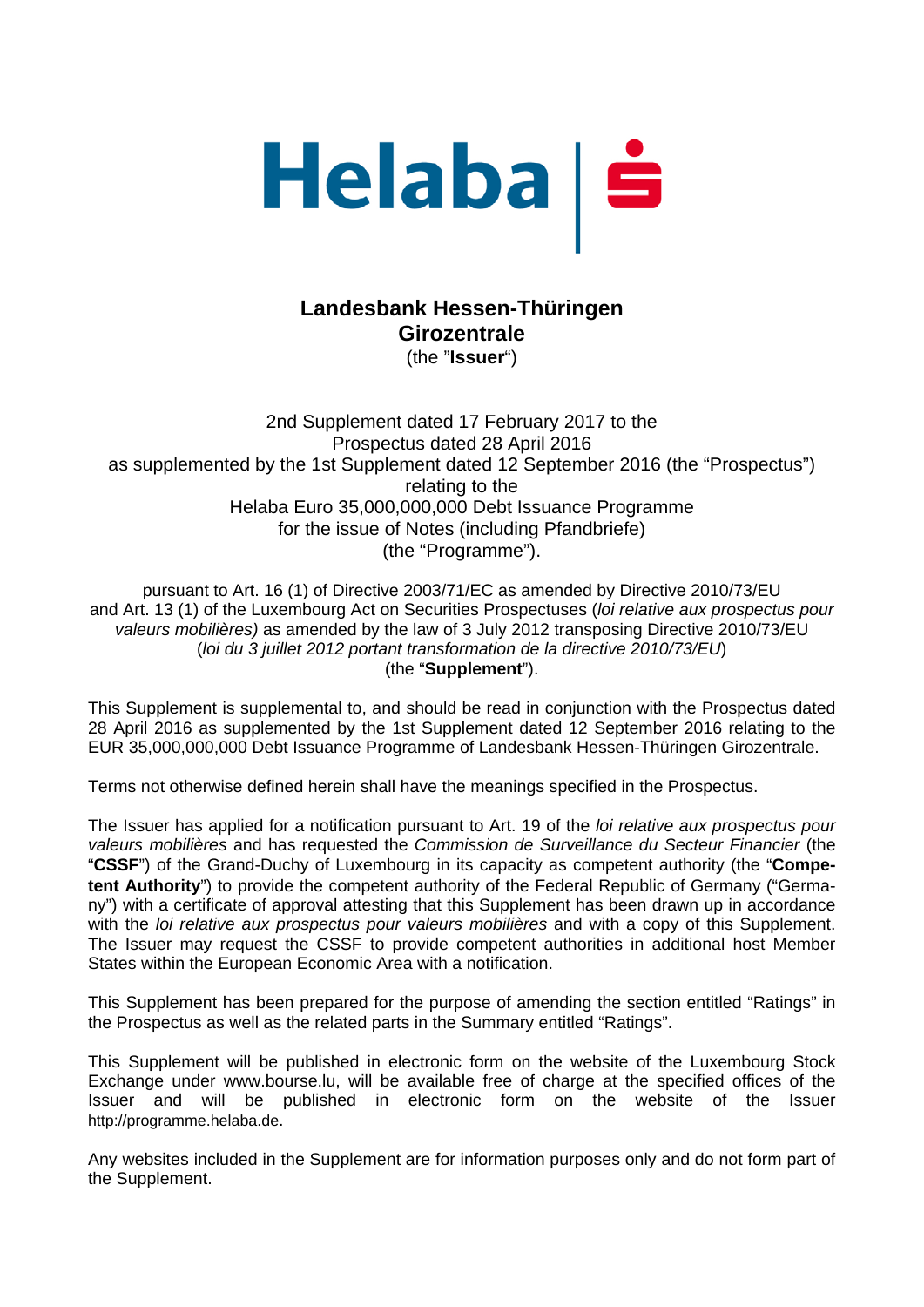| - Amendments to the General Description of the Programme and the Notes - Description of the Programme 5 |  |
|---------------------------------------------------------------------------------------------------------|--|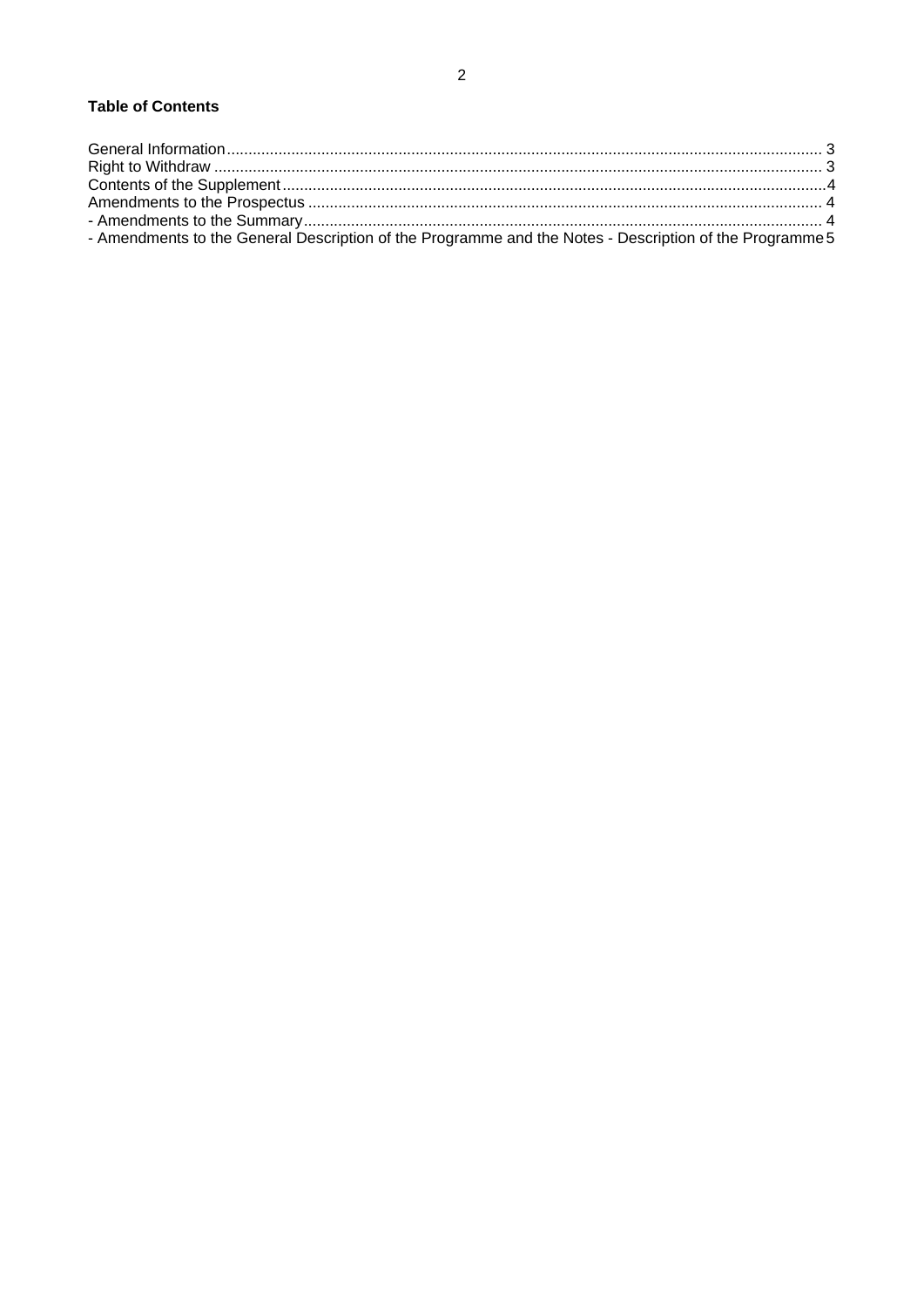### **General Information**

Landesbank Hessen-Thüringen Girozentrale is solely responsible for the information given in this Supplement.

The Issuer hereby declares that, having taken all reasonable care to ensure that such is the case, the information contained in this Supplement for which it is responsible, is to the best of its knowledge, in accordance with the facts and contains no omission likely to affect its import.

This Supplement has been approved by the Competent Authority.

### **Right to Withdraw**

**According to article 13 paragraph 2 of the Luxembourg Law of 10 July 2005 on prospectuses for securities, Investors who, prior to the publication of this Supplement, have made a declaration of intent aimed at the purchase of or subscription to securities offered under the Prospectus, are entitled to revoke this declaration of intent within a period of two working days after the publication of this Supplement (on 21 February 2017 at the latest), if and to the extent that the new circumstance or the incorrectness has occurred prior to the final closing of the public offering and prior to the delivery of the debt instruments. The notice of revocation does not need to contain any reasons and has to be declared in text form vis-à-vis Landesbank Hessen-Thüringen, Neue Mainzer Str. 52-58, 60311 Frankfurt am Main. The timely dispatch is sufficient to observe the deadline.**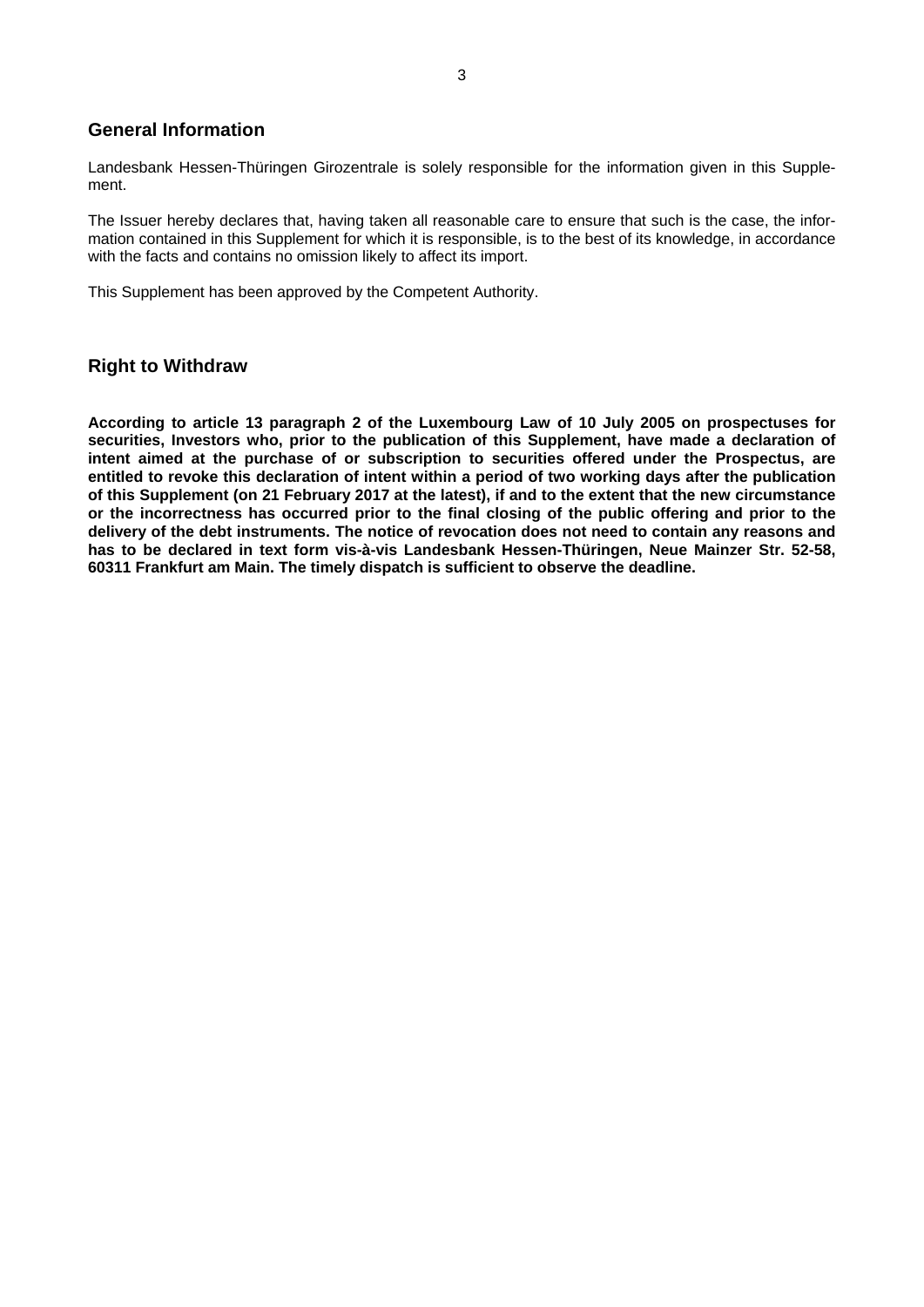## **Contents of the Supplement**

This Supplement No. 2 dated 17 February 2015 amends the Prospectus in the places indicated below.

The following new factor is the decisive factor for the Supplement:

On 9 February 2017, Standard & Poor´s as the last of the three credit rating agencies which have awarded ratings to Helaba, have published a new rating breakdown for the previously uniform rating for long-term senior and unsecured debt.

The long-term senior unsecured debt is now subdivided into two categories. This subdivision takes into account, according to the relevant statement by the rating agencies, the new order of payments of debt in insolvency under German law (section 46 f German Banking Act (Kreditwesengesetz – "KWG")), which has been in force since 1 January 2017.

### **Amendments to the Prospectus**

#### **Amendments to the Summary of the Prospectus on page 3**

The following information replaces the information included in section B.17 entitled "Ratings" on pages 8 to 9:

| <b>B.17</b> | Ratings: | Investors should keep in mind that a rating does not constitute a<br>recommendation to purchase, sell or hold the debt securities issued<br>by the Issuer.<br>Moreover, the ratings awarded by the rating agencies may at any<br>time be suspended, downgraded or withdrawn.<br>The following ratings apply to Helaba (Status: as at the date of this<br>Supplement No. 2): |         |              |                 |
|-------------|----------|-----------------------------------------------------------------------------------------------------------------------------------------------------------------------------------------------------------------------------------------------------------------------------------------------------------------------------------------------------------------------------|---------|--------------|-----------------|
|             |          |                                                                                                                                                                                                                                                                                                                                                                             | Moody's | <b>Fitch</b> | <b>Standard</b> |
|             |          |                                                                                                                                                                                                                                                                                                                                                                             |         |              | & Poor's        |
|             |          | Long-term senior un-<br>secured debt with<br>preferential right to                                                                                                                                                                                                                                                                                                          |         |              |                 |
|             |          | payment                                                                                                                                                                                                                                                                                                                                                                     | Aa3     | $AA^{-*}$    | $A^*$           |
|             |          | Long-term senior un-<br>secured debt without<br>preferential right to                                                                                                                                                                                                                                                                                                       |         |              |                 |
|             |          | payment                                                                                                                                                                                                                                                                                                                                                                     | A1      | $A+$ *       | $A -$ *         |
|             |          | Short-term rating                                                                                                                                                                                                                                                                                                                                                           | $P-1$   | $F1+$ *      | $A-1$ *         |
|             |          | <b>Public Pfandbriefe</b>                                                                                                                                                                                                                                                                                                                                                   | Aaa     | AAA          |                 |
|             |          | Mortgage Pfandbriefe                                                                                                                                                                                                                                                                                                                                                        |         | AAA          |                 |
|             |          | Subordinated debt                                                                                                                                                                                                                                                                                                                                                           | Baa2    | $A^*$        |                 |
|             |          | Financial strength                                                                                                                                                                                                                                                                                                                                                          | baa3    | $a + *$      | $a^*$           |
|             |          | Joint S-Group Rating for the Sparkassen-Finanzgruppe Hessen-Thüringen                                                                                                                                                                                                                                                                                                       |         |              |                 |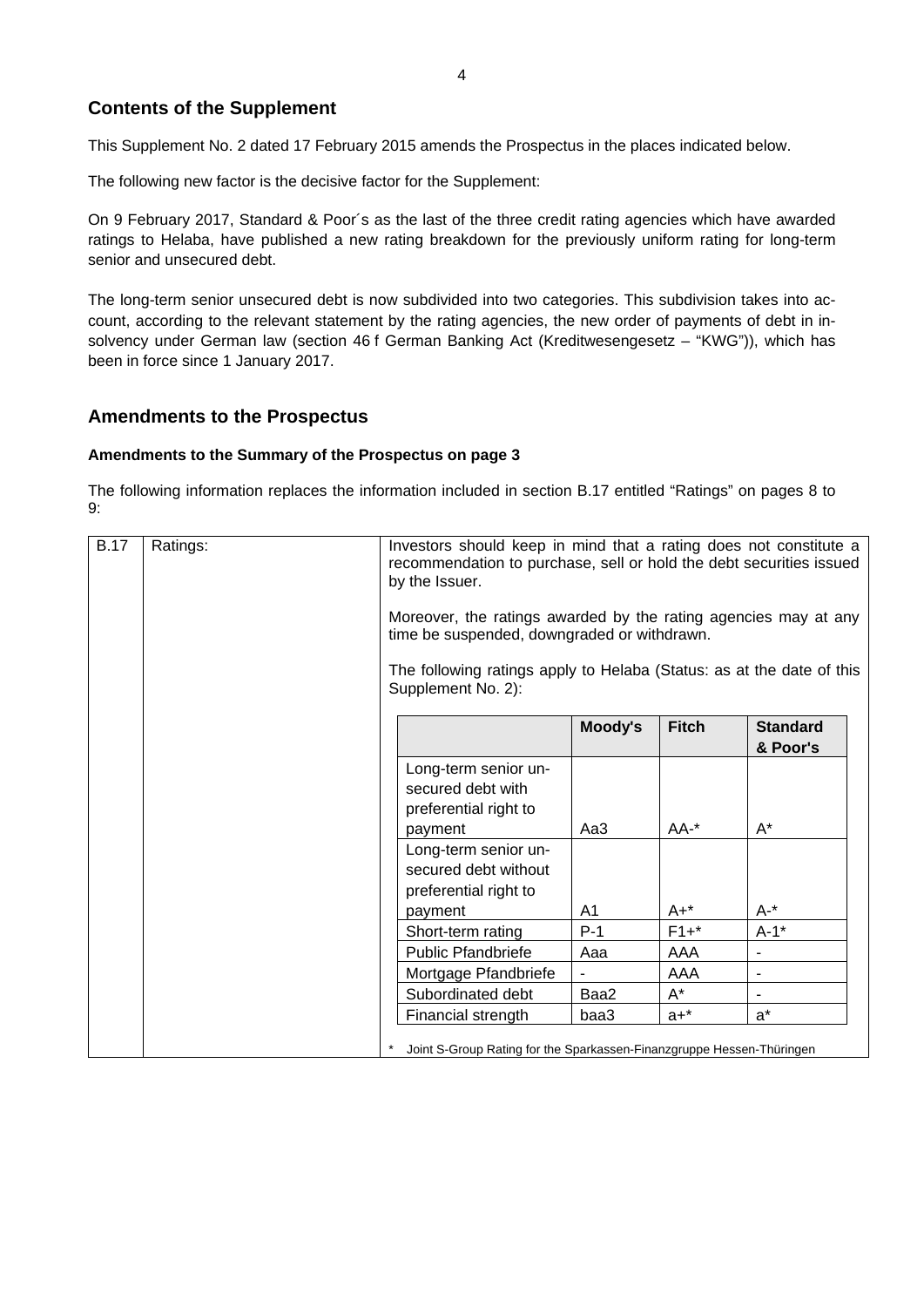#### **Amendments to the German Translation of the Summary of the Prospectus on page 26**

The following information replaces the information included in section B.17 entitled "Ratings" on pages 31 to 32:

| <b>B.17</b> | Ratings: | Anleger sollten beachten, dass ein Rating keine Empfehlung darstellt,<br>von der Emittentin begebene Schuldverschreibungen zu kaufen, zu<br>verkaufen oder zu halten. Zudem können die Ratings von den<br>jederzeit<br>suspendiert,<br>herabgesetzt<br>Ratingagenturen<br>oder<br>zurückgezogen werden.<br>Es gelten folgende Ratings für die Helaba (Stand: zum Datum dieses<br>Nachtrags Nr. 2): |                |         |                      |
|-------------|----------|----------------------------------------------------------------------------------------------------------------------------------------------------------------------------------------------------------------------------------------------------------------------------------------------------------------------------------------------------------------------------------------------------|----------------|---------|----------------------|
|             |          |                                                                                                                                                                                                                                                                                                                                                                                                    | Moody's        | Fitch   | Standard &<br>Poor's |
|             |          | Langfristige erstrangig unbe-<br>sicherte Verbindlichkeiten<br>mit Besserstellung                                                                                                                                                                                                                                                                                                                  | Aa3            | AA-*    | $A^*$                |
|             |          | Langfristige erstrangig unbe-<br>sicherte Verbindlichkeiten                                                                                                                                                                                                                                                                                                                                        |                |         |                      |
|             |          | ohne Besserstellung                                                                                                                                                                                                                                                                                                                                                                                | A <sub>1</sub> | $A+^*$  | $A -$ *              |
|             |          | Kurzfristige Verbindlichkeiten                                                                                                                                                                                                                                                                                                                                                                     | $P-1$          | $F1+$ * | $A-1$ *              |
|             |          | Öffentliche Pfandbriefe                                                                                                                                                                                                                                                                                                                                                                            | Aaa            | AAA     |                      |
|             |          | Hypothekenpfandbriefe                                                                                                                                                                                                                                                                                                                                                                              | ٠              | AAA     | $\blacksquare$       |
|             |          | Nachrangige Verbindlichkei-                                                                                                                                                                                                                                                                                                                                                                        |                |         |                      |
|             |          | ten                                                                                                                                                                                                                                                                                                                                                                                                | Baa2           | $A^*$   |                      |
|             |          | Finanzkraft                                                                                                                                                                                                                                                                                                                                                                                        | baa3           | $a+$ *  | $a^*$                |
|             |          | $\star$<br>Gemeinsames Verbundrating der Sparkassen-Finanzgruppe Hessen-Thüringen                                                                                                                                                                                                                                                                                                                  |                |         |                      |

#### **Amendments to the section entitled "General Description to the Programme and the Notes – Description of the Programme" on page 72**

The following paragraphs replaces the subsections on pages 75 to 77 entitled "*Ratings*":

#### *Ratings*

Notes issued under the Programme may be rated or unrated. The ratings assigned to the Notes will be disclosed in the relevant Final Terms within the item "Rating".

The risk pertaining to the Issuer is described by ratings awarded to the Issuer and which may be subject to change over the course of time. Investors should nevertheless keep in mind that a rating does not constitute a recommendation to purchase, sell or hold the debt securities issued by the Issuer.

Moreover, the ratings awarded by the rating agencies may at any time be suspended, downgraded or withdrawn. Any such suspension, downgrade or withdrawal of the rating awarded to the Issuer may have a sustained adverse effect on the market price of the debt securities issued under the Base Prospectus.

Based on the provisions of Regulation (EC) No. 1060/2009 on rating agencies as amended from time to time (the "**Rating Regulation**"), certain institutions as further determined pursuant to Article 4 (1) of the Rating Regulation which are established in the European Union (the "**Regulated Institutions**") are subject to certain restrictions with regard to the use of ratings for regulatory purposes. Pursuant to Article 4 (1) of the Rating Regulation, Regulated Institutions may use credit ratings for regulatory purposes only if such credit ratings are issued by credit rating agencies established in the European Union and registered in accordance with the Rating Regulation (or for which the relevant registration procedure is still pending). Helaba is rated by Moody's Deutschland GmbH ("**Moody's**"), Fitch Deutschland GmbH ("**Fitch**") and Standard & Poor's Credit Market Services Europe Limited ("**Standard & Poor's**"), which are established in the European Union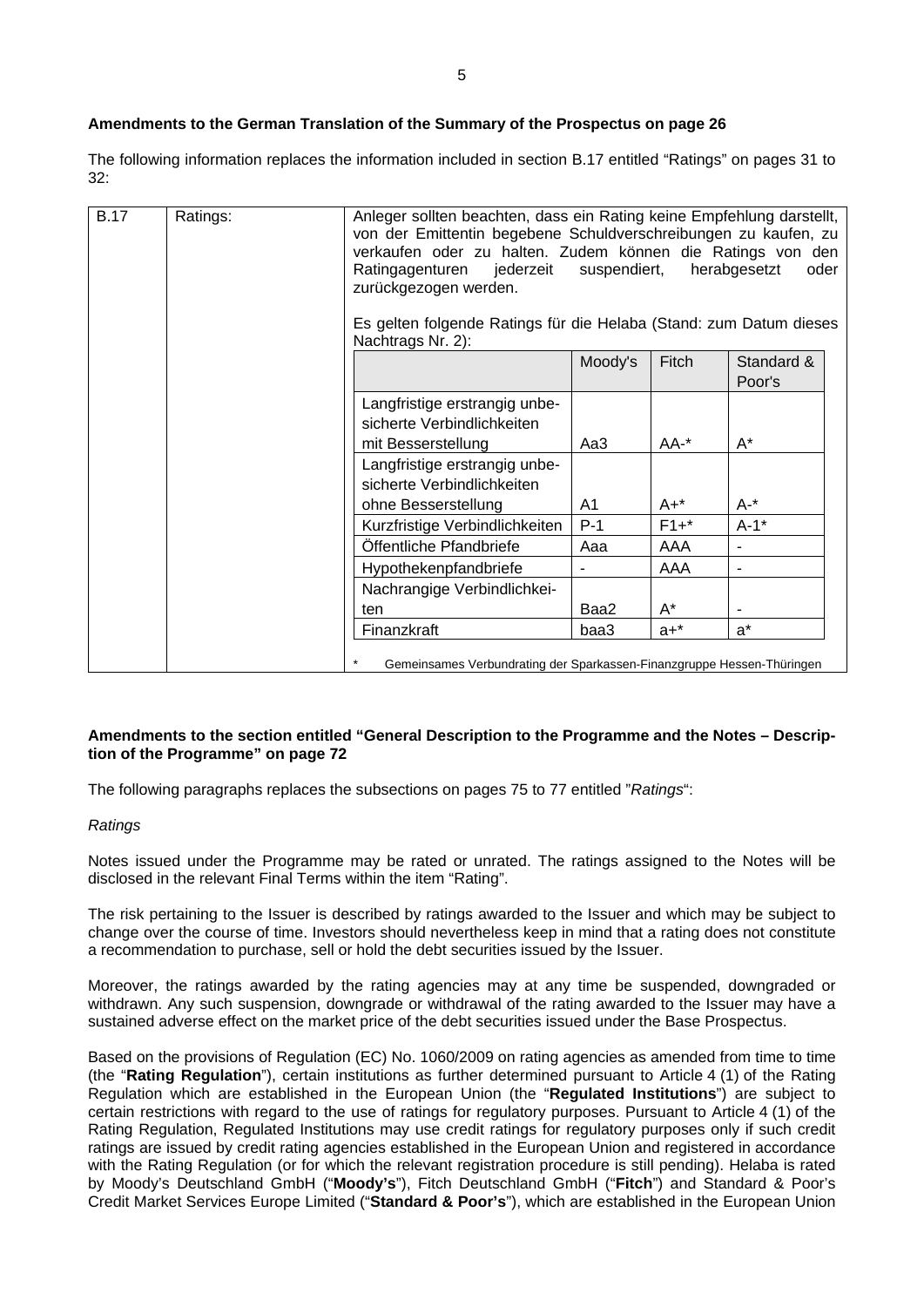or have relevant subsidiaries which are established in the European Union and have been registered in accordance with the Rating Regulation.

The European Securities and Markets Authority ("**ESMA**") publishes on its website (www.esma.europa.eu) a list of credit rating agencies registered in accordance with the CRA Regulation. That list is updated within five working days following the adoption of a decision under Article 16, 17 or 20 CRA Regulation. The European Commission shall publish that updated list in the Official Journal of the European Union within 30 days following such update.

The overview provided below shows the ratings awarded to Helaba by the rating agencies Moody's, Fitch and Standard & Poor's as at the date of this Supplement No. 2. The current ratings of Helaba may be found on Helaba's website at: www.helaba.com/ratings.

#### Creditworthiness Rating, Pfandbrief Rating

The rating scale for long-term liabilities and Pfandbriefe used by Moody's ranges from Aaa (best quality, lowest risk of default) to C (highest risk of default) and those used by Fitch and Standard & Poor's range from AAA/Aaa (best quality, lowest risk of default) to D (highest risk of default).

The rating scale for short-term liabilities used by Moody's ranges from P-1 (Prime-1) to NP (Not Prime), that used by Fitch ranges from F1+ (highest credit quality) to D (highest risk of default) and the scale used by Standard & Poor's ranges from A-1+ (particularly high level of security) to D (highest risk of default).

On 1 January 2017, the amendment of section 46 f KWG took effect in Germany, which revises the ranking of bank debt in the event of insolvency. Due to this change, the rating agencies have established a subdivision into 2 rating categories for the long-term senior debt previously grouped into a single category in their respective rating methodology:

1.) In this category, the rating refers in principle to long-term senior unsecured debt in accordance with section 46 f (sub-sections 5 and 7) KWG ("**Long-term senior unsecured debt with preferential right to payment**").

Designation by the rating agencies:

- Moody's: "Senior senior unsecured bank debt"
- Fitch: "Long-term Deposit Rating"
- Standard & Poor's: "Long-term Senior Unsecured"
- 2.) In this category, the rating refers in principle to long-term senior unsecured debt in accordance with section 46 f (sub-section 6) KWG ("**Long-term senior unsecured debt without preferential right to payment**")

Designation by the rating agencies:

- Moody`s:<br>
Fitch: "Senior Unsecured"<br>
Senior Unsecured"
- "Senior Unsecured"
- ‐ Standard & Poor's: "Long-term Senior Subordinated"